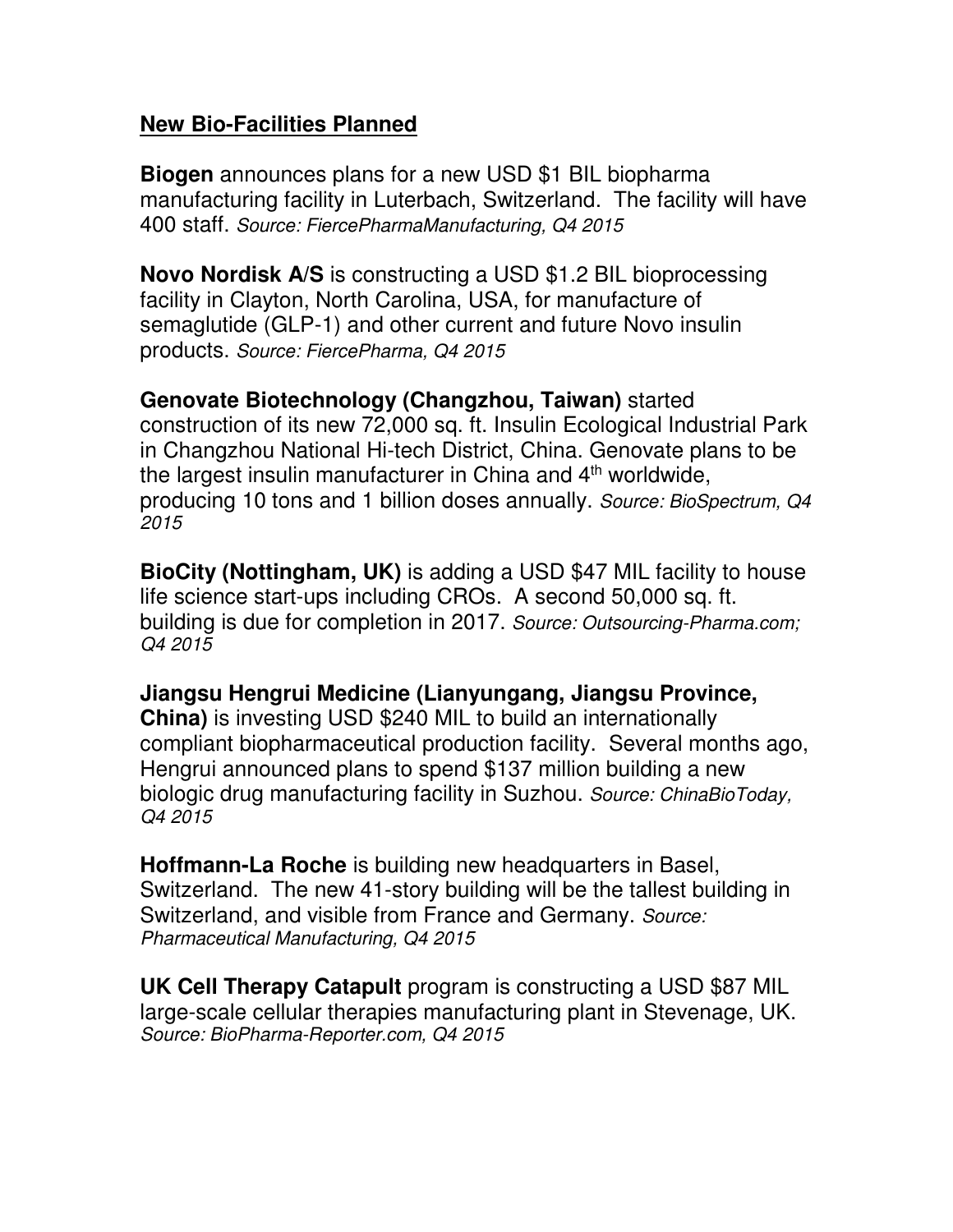**China Gateway Biologics (Shanghai, China)**, CMO subsidiary of ShangPharma, is building a USD \$60 MIL biopharma single-use manufacturing facility in Qidong, China, with a 500 L and two 2,000 L commercial manufacturing process lines targeted to meet Western GMP standards. *Source: FiercePharmaManufacturing, Q4 2015*

**Bluebird Bio (Cambridge, Massachusetts, USA)** will be moving to new 230,000 sq. ft. facilities in Cambridge later this year. New Genzyme facilities will be its neighbor. *Source: Boston Business Journal, Q4 2015*

**Vetter GmbH (Germany)**, a major fill-finish CMO, will invest 300 MIL euros to expand and upgrade its manufacturing facilities over an estimated five-year period. New facilities will make extensive use of restricted access barrier systems (RABS). *Source: Vetter PR, Q4 2015* 

**BeiGene (Beijing, China)** is building a 9,000 sq. meter biopharma commercial manufacturing facility in Suzhou, China, targeted to meet Western GMP standards. *Source: Outsourcing-Pharma.com*, Q4 2015

**MasterPlasma (Sweden)** is building a USD \$76 MIL blood plasma products plant in Vladmir, Russia, with capacity of 600,000 L/year using purification technology licensed from Prometic Life Sciences (Canada). KeyPlants (Sweden) is overseeing design and engineering. *Source: Outsourcing-Pharma.com, Q4 2015*

**Novo Nordisk A/S** is building a USD \$78.4 MIL facility in Iran for manufacture of insulin pens; the first major investment by a Western pharma co. since recent lifting of trade sanctions on Iran. *Source: Financial Times, Q4 2015*

**Austin Community College (Austin, Texas, USA)** is building a center for training bioprocessing technicians with funding from the National Science Foundation (NSF). *Source: BioPharma-Reporter.com, Q4 2015* 

**Eli Lilly** is adding 6,000 sq. ft. to its planned 17,000 sq. ft. Lilly Cambridge Innovation Center R&D facility in Cambridge, Massachusetts, USA. *Source: FierceBiotech, Q4 2015*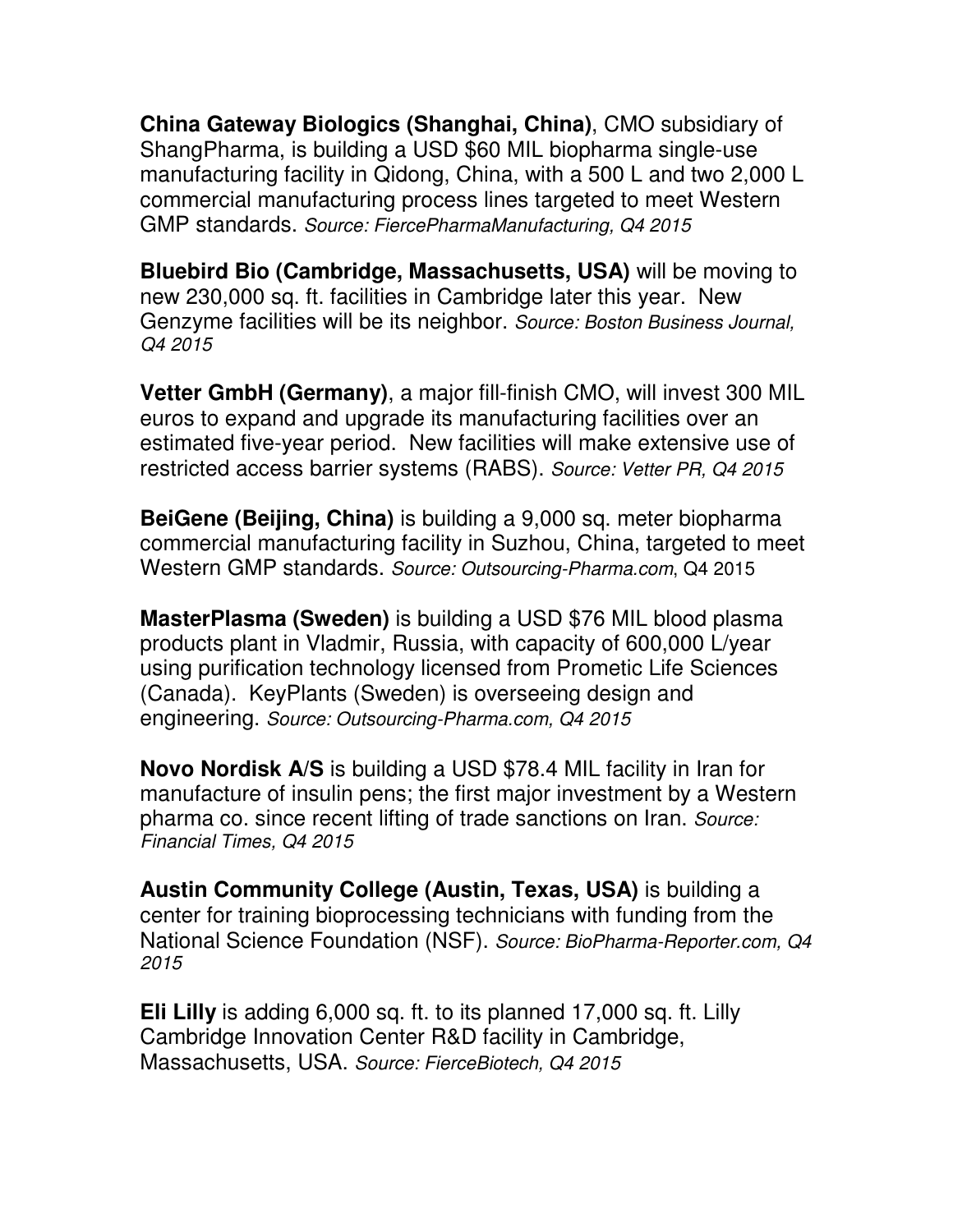## **New Facilities Completed**

**AstraZeneca (MedImmune)** bought a 300,000 sq. ft. former Amgen manufacturing facility in Boulder, Colorado, USA. Reopening in 2017, the facility will have 400 staff and will double the co.'s USA biopharma manufacturing capacity. *Source: FiercePharmaManufacturing, Q4 2015*

**Clariant** officially opened its new 6,000 sq. ft. Clariant Biotech Centre (CBC) near Munich. The facility will specialize in industrial bioprocessing R&D. *Source: Specialty Chemicals Magazine, Q4 2015*

**Sandoz/Novartis** opened its new BioInject plant in Schaftenau, Austria to manufacture autoinjectors and prefilled syringes for Sandoz/Novartis' biosimilars and other biopharmaceuticals. *Source: FiercePharmaManufacturing, Q4 2015* 

**IDT Biologika GmbH** formally opened its upgraded vaccine R&D and manufacturing facilities in Rockville, Maryland, USA (from acquisition of Aeras facilities). *Source: Pharmaceutical Outsourcing, Q4 2015*

**Intertek (Manchester, UK),** a bioanalytical CRO, opened its new 10,000 sq. ft. facility for biosimilars-related analysis. The new lab. mirrors the company's lab. in San Diego, California, USA. *Source: Outsourcing-Pharma.com, Q4 2015* 

**Alexandria LaunchLabs** is a new biotech incubator facility in Gaithersburg, Maryland, USA. *Source: BioHealth Innovation, Q4 2015*

**Biocon (India)** opened an insulin injector manufacturing facility in Bungaluru, India. *Source: Economic Times, Q4 2015*